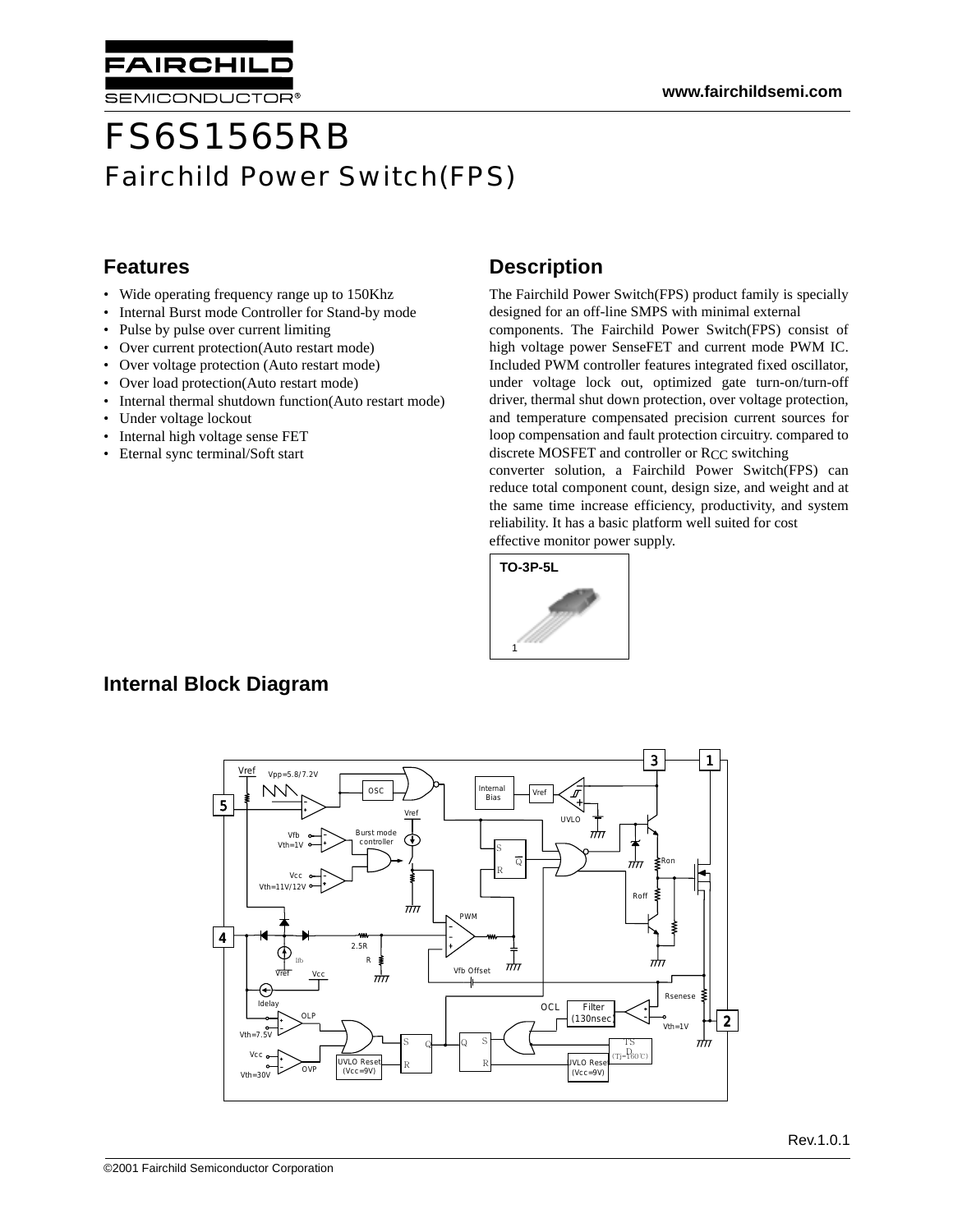## **Absolute Maximum Ratings**

(Ta=25°C, unless otherwise specified)

| <b>Parameter</b>                                 | <b>Symbol</b>             | Value              | Unit              |
|--------------------------------------------------|---------------------------|--------------------|-------------------|
| Drain-source(GND) voltage (1)                    | <b>VDSS</b>               | 650                | V                 |
| Drain-Gate Voltage ( $RGS=1M\Omega$ )            | <b>VDGR</b>               | 650                | $\vee$            |
| Gate-source (GND) Voltage                        | VGS                       | ±30                | $\vee$            |
| Drain current pulsed (2)                         | <b>IDM</b>                | 60                 | ADC               |
| Single pulsed avalanche energy (3)               | EAS                       | 1040               | mJ                |
| Single Pulsed Avalanche current (4)              | IAS                       | 37                 | $\overline{A}$    |
| Continuous drain current (Tc = 25°C)             | ID                        | 15                 | ADC               |
| Continuous drain current (T <sub>C</sub> =100°C) | ID                        | 9.5                | <b>ADC</b>        |
| Supply voltage                                   | <b>VCC</b>                | 35                 | V                 |
| Input Voltage Range                              | <b>VFB</b>                | $-0.3$ to $V_{CC}$ | $\vee$            |
|                                                  | $VS_S$                    | $-0.3$ to 10       | V                 |
| <b>Total Power Dissipation</b>                   | P <sub>D</sub> (Watt H/S) | 270                | W                 |
|                                                  | Derating                  | 2.17               | W/°C              |
| Operating junction temperature                   | Ti                        | $+160$             | $^{\circ}{\rm C}$ |
| <b>Operating Ambient Temperature</b>             | <b>TA</b>                 | $-25$ to $+85$     | $^{\circ}{\rm C}$ |
| Storage Temperature range                        | Tstg                      | $-55$ to $+150$    | $\rm ^{\circ}C$   |

#### **Notes:**

- 1. Tj=25°C to 150°C
- 2. Repetitive rating: Pulse width limited by maximum junction temperature
- 3. L=8.5mH, starting Tj=25°C
- 4. L=13uH, starting Tj=25°C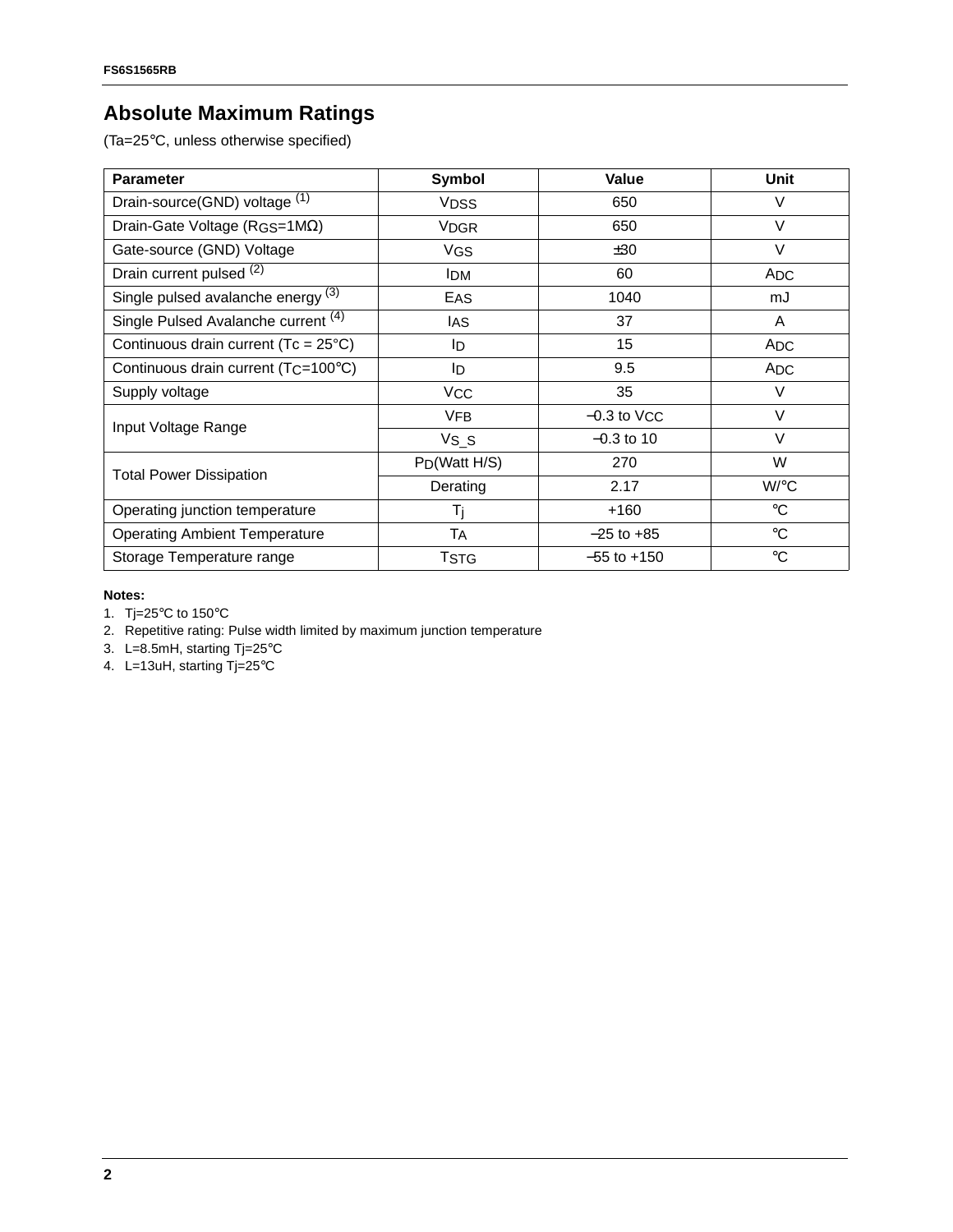# **Electrical Characteristics (SFET part)**

(Ta=25°C unless otherwise specified)

| <b>Parameter</b>                              | Symbol                  | <b>Condition</b>                                                         | Min.           | Typ.           | Max.                     | Unit |
|-----------------------------------------------|-------------------------|--------------------------------------------------------------------------|----------------|----------------|--------------------------|------|
| Drain-source breakdown voltage                | <b>BV<sub>DSS</sub></b> | $VGS = 0V$ , $I_D = 250 \mu A$                                           | 650            |                |                          | V    |
| Zero gate voltage drain current               | <b>IDSS</b>             | $VDS = 650V$ , $VGS = 0V$                                                | $\blacksquare$ | $\overline{a}$ | 200                      | μA   |
|                                               |                         | $VDS = 520V$<br>$VGS = 0V$ , T $C = 125^{\circ}C$                        |                |                | 300                      | μA   |
| Static drain-source on resistance (note)      | R <sub>DS</sub> (ON)    | $VGS = 10V$ , $I_D = 7.5A$                                               |                | 0.5            | 0.65                     | Ω    |
| Forward transconductance (note)               | gfs                     | $VDS = 50V$ , $ID = 7.5A$                                                |                |                |                          | S    |
| Input capacitance                             | Ciss                    |                                                                          |                | 2580           |                          |      |
| Output capacitance                            | Coss                    | $VGS = 0V$ , $VDS = 25V$ ,<br>$f = 1$ MHz                                |                | 270            |                          | pF   |
| Reverse transfer capacitance                  | <b>Crss</b>             |                                                                          |                | 50             |                          |      |
| Turn on delay time                            | $td($ on $)$            | $VDD = 325V$ , $ID = 15A$                                                |                | 50             |                          |      |
| Rise time                                     | tr                      | (MOSFET switching<br>time are essentially<br>independent of              | $\blacksquare$ | 155            |                          | nS   |
| Turn off delay time                           | $td($ off $)$           |                                                                          | $\blacksquare$ | 270            | $\overline{\phantom{a}}$ |      |
| Fall time                                     | tf                      | operating temperature)                                                   | $\blacksquare$ | 125            | $\overline{\phantom{a}}$ |      |
| Total gate charge<br>(gate-source+gate-drain) | Qg                      | $VGS = 10V$ , $ID = 15A$ ,<br>$VDS = 520V$ (MOSFET<br>Switching time are |                | 90             |                          |      |
| Gate source charge                            | Qgs                     |                                                                          |                | 15             |                          | пC   |
| Gate drain (Miller) charge                    | Qgd                     | Essentially independent of<br>Operating temperature)                     |                | 45             |                          |      |
| Single Pulsed Avalanche current (1)           | IAS                     | $V_{CC}$ = $V_{FB}$ = $V_{SS}$ = GND                                     | $\blacksquare$ | 37             |                          | A    |

#### **Note:**

Pulse test : Pulse width ≤ 300µS, duty 2%

 $S = \frac{1}{R}$ 

1. L=13uH, starting Tj=25°C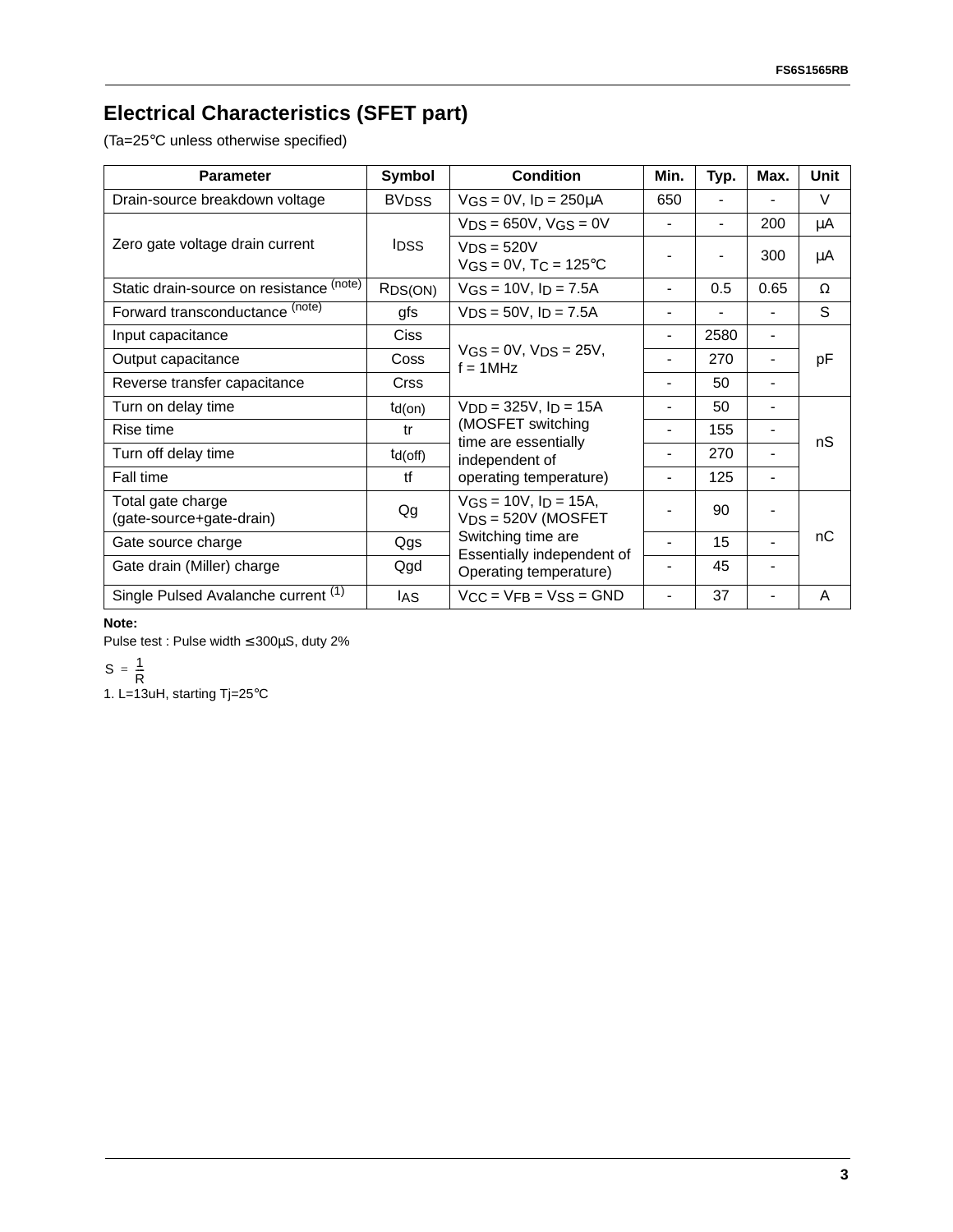## **Electrical Characteristics**

(Ta=25°C unless otherwise specified)

| <b>Parameter</b>                   | Symbol                | <b>Condition</b>                               | Min.                     | Typ.           | Max.                     | Unit            |  |  |
|------------------------------------|-----------------------|------------------------------------------------|--------------------------|----------------|--------------------------|-----------------|--|--|
| <b>UVLO SECTION</b>                |                       |                                                |                          |                |                          |                 |  |  |
| Start threshold voltage            | <b>VSTART</b>         | $VFB = GND$                                    | 14                       | 15             | 16                       | $\vee$          |  |  |
| Stop threshold voltage             | <b>VSTOP</b>          | $VFB = GND$                                    | 8                        | 9              | 10                       | $\vee$          |  |  |
| <b>SENSEFET SECTION</b>            |                       |                                                |                          |                |                          |                 |  |  |
| Drain to PKG Breakdown voltage     | <b>BVpkg</b>          | 60HZ AC, Ta = $25^{\circ}$ C                   | 3500                     | $\blacksquare$ | $\blacksquare$           | V               |  |  |
| Drain to Source Breakdown voltage  | <b>BVdss</b>          | Vdrain = $650V$ , Ta = $25^{\circ}$ C          | 650                      | $\frac{1}{2}$  |                          | $\vee$          |  |  |
| Drain to Source Leakage current    | Idss                  | Vdrain = $650V$ , Ta = $25^{\circ}C$           | $\overline{\phantom{a}}$ | $\overline{a}$ | 300                      | uA              |  |  |
| <b>OSCILLATOR SECTION</b>          |                       |                                                |                          |                |                          |                 |  |  |
| Initial Frequency                  | Fosc                  | $\blacksquare$                                 | 22                       | 25             | 28                       | kHz             |  |  |
| <b>Voltage Stability</b>           | <b>FSTABLE</b>        | $12V \leq Vcc \leq 23V$                        | $\Omega$                 | 1              | 3                        | %               |  |  |
| Temperature Stability (note4)      | $\triangle$ FOSC      | $-25^{\circ}$ C $\le$ Ta $\le$ 85 $^{\circ}$ C | $\Omega$                 | ±5             | ±10                      | %               |  |  |
| Maximum duty cycle                 | <b>DMAX</b>           | $\overline{\phantom{a}}$                       | 92                       | 95             | 98                       | $\%$            |  |  |
| Minimum Duty Cycle                 | <b>DMIN</b>           | $\overline{\phantom{0}}$                       | $\blacksquare$           | $\overline{a}$ | $\Omega$                 | %               |  |  |
| <b>FEEDBACK SECTION</b>            |                       |                                                |                          |                |                          |                 |  |  |
| Feedback source current            | <b>IFB</b>            | $VFB = GND$                                    | 0.7                      | 0.9            | 1.1                      | mA              |  |  |
| Shutdown Feedback voltage          | <b>V<sub>SD</sub></b> | $Vfb \geq 6.9V$                                | 6.9                      | 7.5            | 8.1                      | $\vee$          |  |  |
| Shutdown delay current             | Idelay                | $VFB = 5V$                                     | 1.6                      | 2.0            | 2.4                      | μA              |  |  |
| <b>PROTECTION SECTION</b>          |                       |                                                |                          |                |                          |                 |  |  |
| Over Voltage Protection            | <b>VOVP</b>           | Vsync $\geq 11V$                               | 27                       | 30             | 33                       | $\vee$          |  |  |
| Over Current Latch Voltage (Note2) | <b>VOCL</b>           | $\blacksquare$                                 | 0.9                      | 1.0            | 1.1                      | V               |  |  |
| Thermal Shutdown Temp.(Note4)      | <b>T<sub>SD</sub></b> |                                                | 140                      | 160            | $\overline{\phantom{a}}$ | $\rm ^{\circ}C$ |  |  |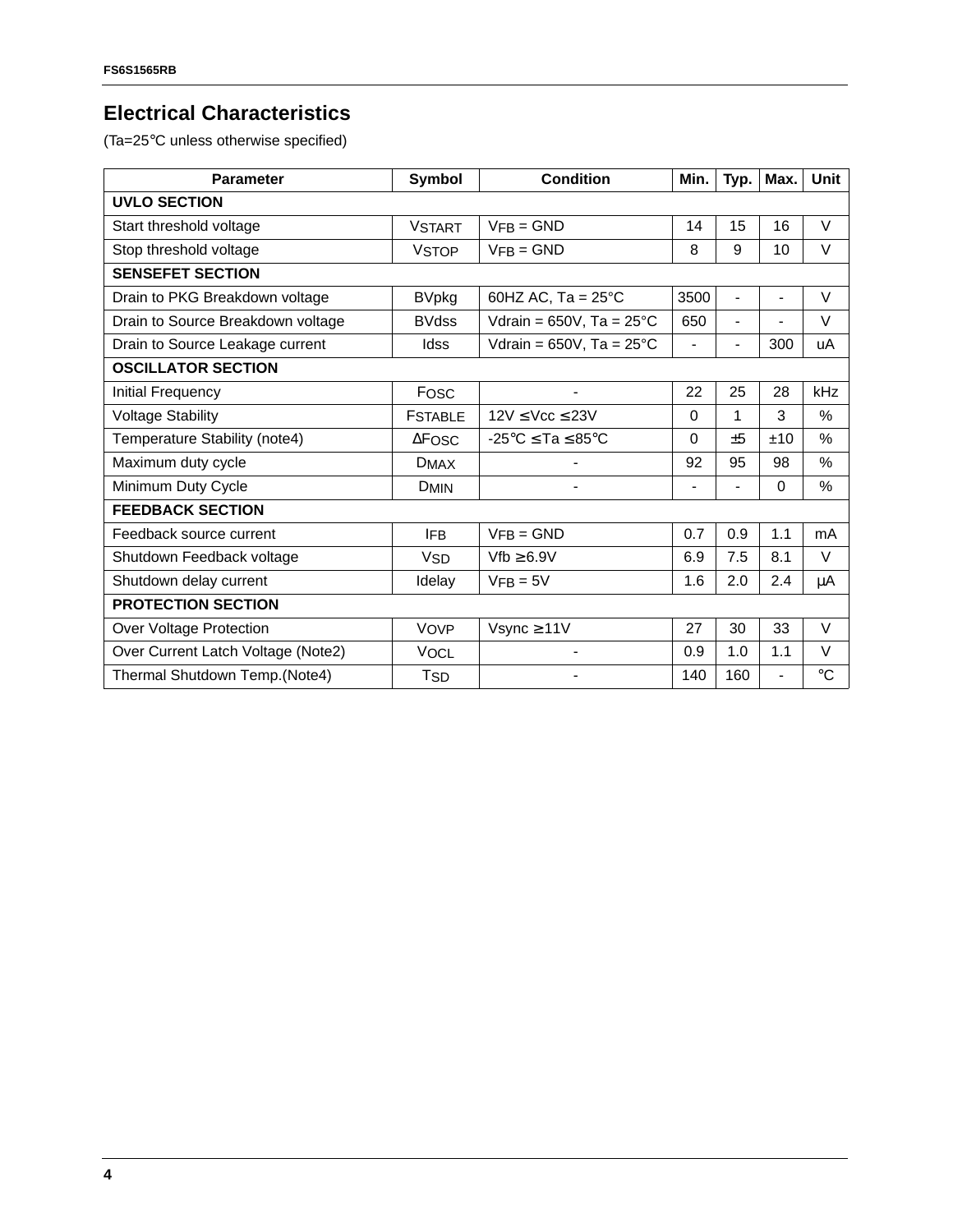## **Electrical Characteristics (Continued)**

(Ta=25°C unless otherwise specified)

| <b>Parameter</b>                             | Symbol                       | <b>Condition</b>             | Min.                           | Typ. | Max.                     | <b>Unit</b> |  |
|----------------------------------------------|------------------------------|------------------------------|--------------------------------|------|--------------------------|-------------|--|
| <b>Sync &amp; SOFTSTART SECTION</b>          |                              |                              |                                |      |                          |             |  |
| Softstart Vortage                            | $Vfb = 2$<br><b>VSS</b>      |                              | 4.7                            | 5.0  | 5.3                      | $\vee$      |  |
| Softstart Current                            | lss                          | $Vss = V$                    | 0.8                            | 1.0  | 1.2                      | mA          |  |
| Sync High Threshold Voltage                  | <b>VSYNCH</b>                | $Vcc = 16V$ , $Vfb = 5V$     |                                | 7.2  | $\blacksquare$           | V           |  |
| Sync Low Threshold Voltage                   | <b>VSYNCL</b>                | $Vcc = 16V$ , $Vfb = 5V$     |                                | 5.8  | $\overline{\phantom{a}}$ | V           |  |
| <b>BURST MODE SECTION</b>                    |                              |                              |                                |      |                          |             |  |
| Burst mode Low Threshold Voltage             | <b>VBURL</b>                 | $Vfb = 0V$                   |                                | 11.0 | 11.6                     | $\vee$      |  |
| Burst mode High Threshold Voltage            | <b>VBURH</b>                 | $Vfb = 0V$                   | 11.4                           | 12.0 | 12.6                     | $\vee$      |  |
| Burst mode Enable Feedback Voltage (Note4)   | $Vcc = 10.5V$<br><b>VBEN</b> |                              | 0.7                            | 1.0  | 1.3                      | $\vee$      |  |
| Burst mode Peak Current Limit (Note3)        | $Vcc = 10.5V$<br>IBU_PK      |                              | 0.6                            | 0.85 | 1.1                      | $\vee$      |  |
| <b>Burst mode Frequency</b><br><b>FBUR</b>   |                              | $Vec = 10.5V$ , $Vfb = 0V$   | 40                             | 50   | 60                       | <b>KHz</b>  |  |
| <b>CURRENT LIMIT(SELF-PROTECTION)SECTION</b> |                              |                              |                                |      |                          |             |  |
| Peak Current Limit (Note3)                   | <b>IOVER</b>                 | $\overline{\phantom{0}}$     | 8.5                            | 9.7  | 10.9                     | A           |  |
| <b>TOTAL DEVICE SECTION</b>                  |                              |                              |                                |      |                          |             |  |
| Start Up current                             | <b>ISTART</b>                | $Vfb = GND$ , $VCC = 14V$    | $\overline{\phantom{0}}$       | 0.1  | 0.17                     | mA          |  |
|                                              | lOP.                         | $Vfb = GND$ , $VCC = 16V$    |                                |      |                          |             |  |
| Operating supply current (Note1)             | IOP(MIN)                     | $Vfb = GND$ , $VCC = 10V$    | 10<br>$\overline{\phantom{a}}$ |      | 15                       | mA          |  |
|                                              | IOP(MAX)                     | $Vfb = GND$ , $V_{CC} = 28V$ |                                |      |                          |             |  |

**Notes:**

(1) These parameters is the current flowing in the Control IC.

(2) These parameters, although guaranteed, are tested in EDS(wafer test) process.

(3) These parameters indicate Inductor Current.

(4) These parameters, although guranteed at the design, are not tested in massing production.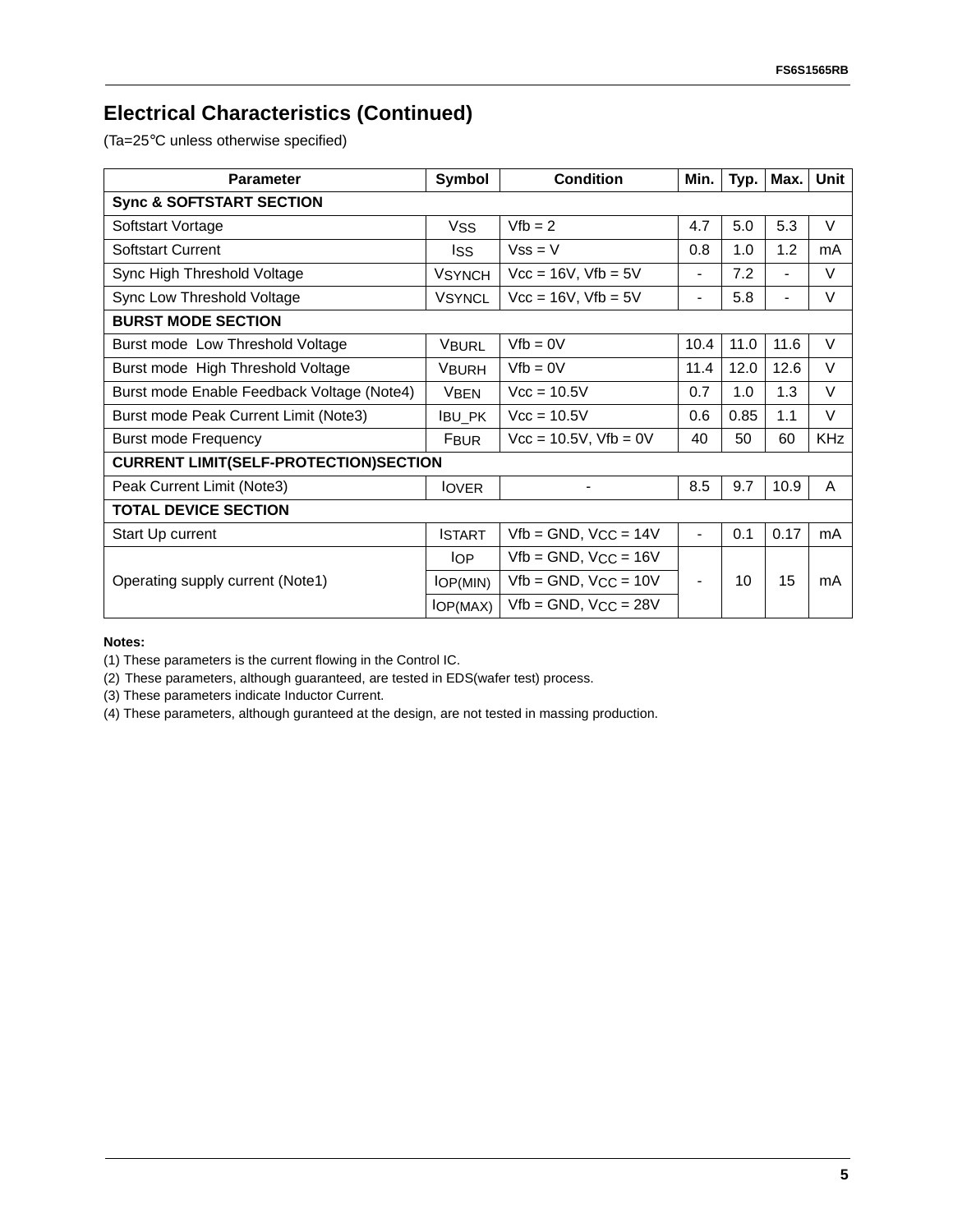

#### **Typical Performance Characteristics**









**Figure 1. Start Up Current vs. Temp Figure 2. Operating Current vs. Temp**



**Figure 3. Start Threshold Voltage vs. Temp Figure 4. Stop Threshold Voltage vs. Temp**



**Figure 5. Initial Freqency vs. Temp Figure 6. Maximum Duty vs. Temp**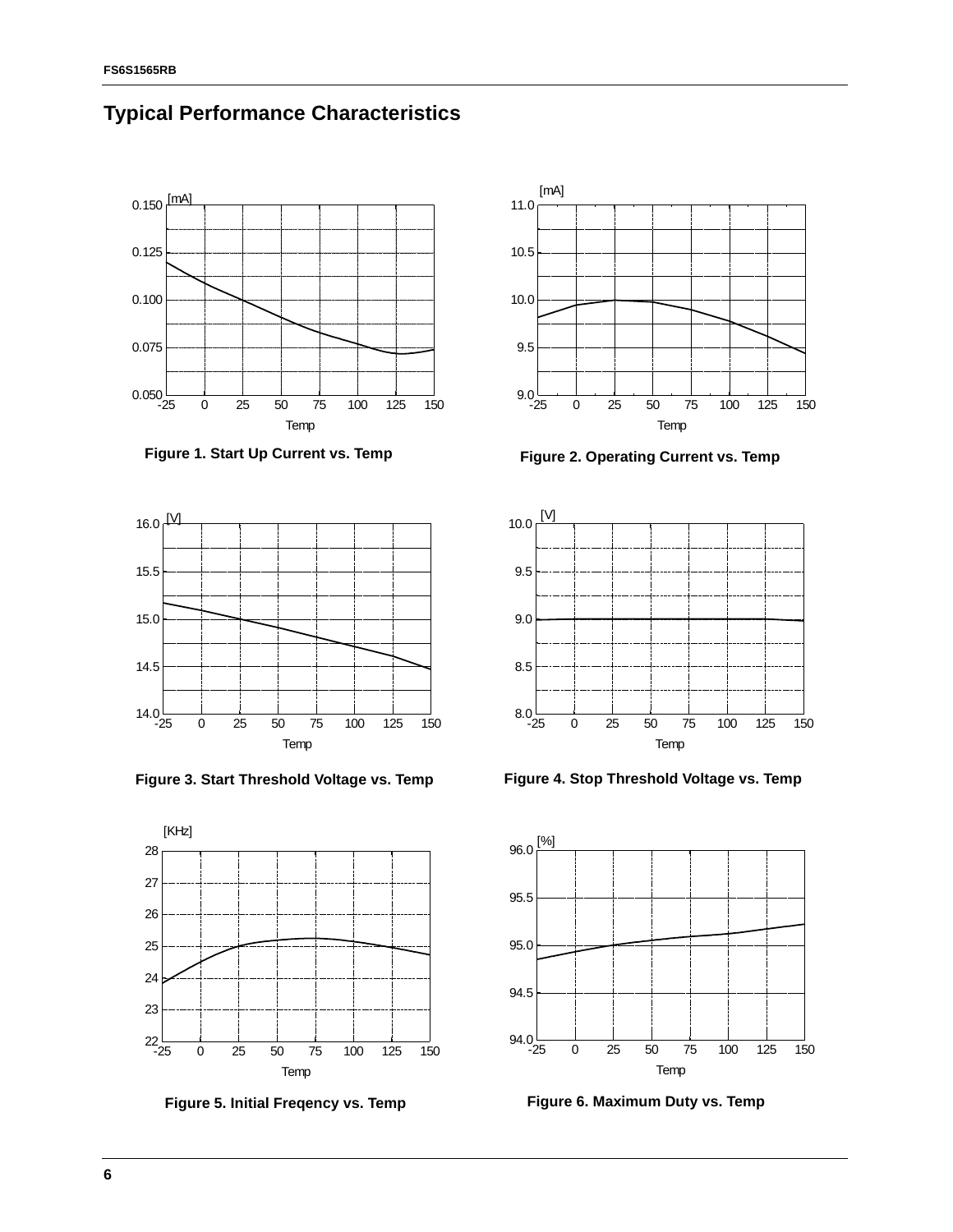### **Typical Performance Characteristics** (Continued)









**Figure 7. Feedback Offset Voltage vs. Temp Figure 8. Feedback Source Current vs. Temp**



**Figure 9. ShutDown Delay Current vs. Temp Figure 10. ShutDown Feedback Voltage vs. Temp**



**Figure 11. Softstart Voltage vs. Temp Figure 12. OverVoltage Protection vs. Temp**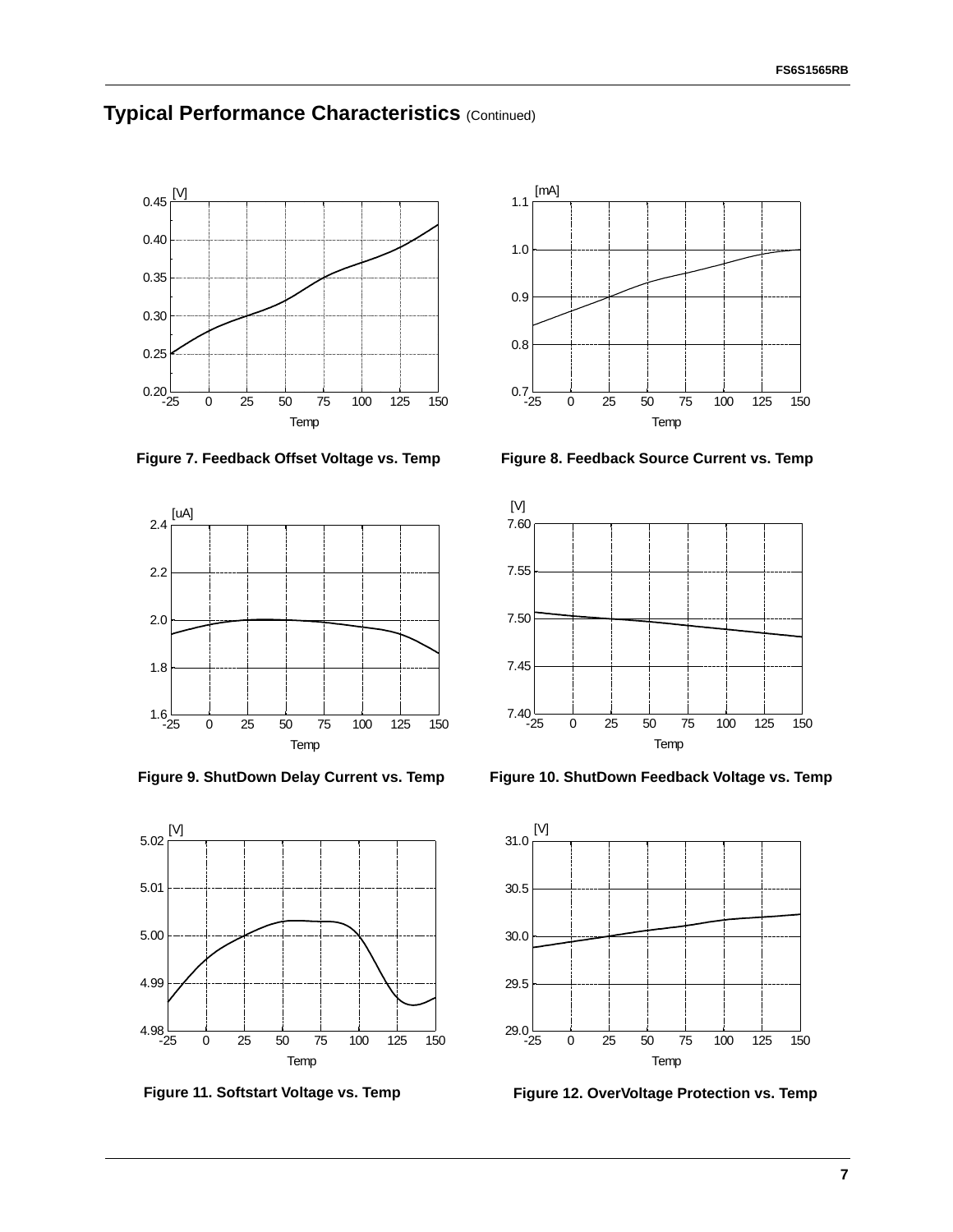

#### **Typical Performance Characteristics** (Continued)











**Figure 15. Burst Mode Freqency vs. Temp Figure 16. Burst ModeEnable Voltage vs. Temp**



**Figure 17. Softstart Voltage vs. Temp Figure 18. OverVoltage Protection vs. Temp**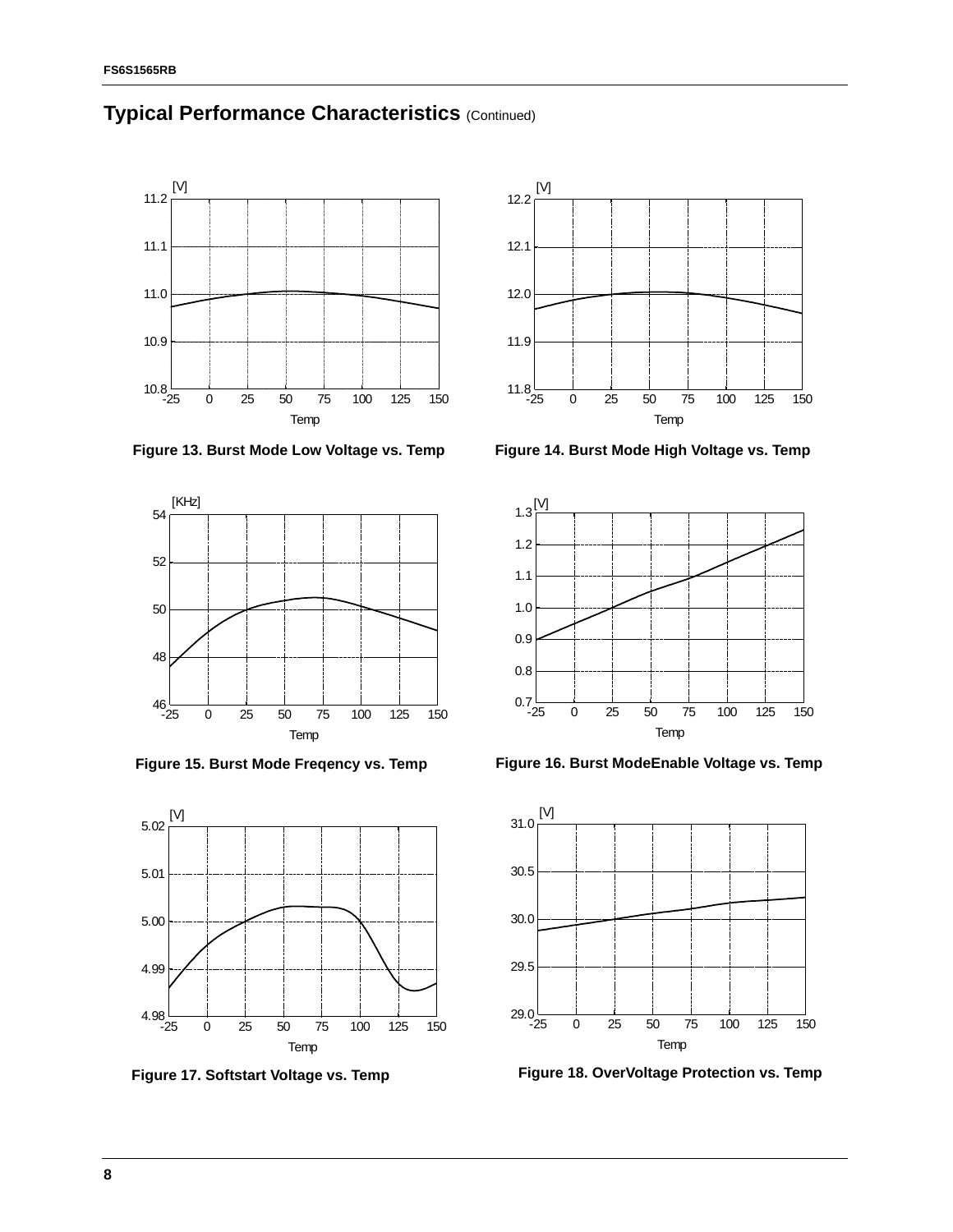#### **Typical Performance Characteristics** (Continued)



**Figure 19. Burst Mode Low Voltage vs. Temp Figure 20. Burst Mode High Voltage vs. Temp**





**Figure 23. Burst Mode Peak Current vs. Temp Figure 24. Over Current Limit vs. Temp**





Figure 21. Burst Mode Freqency vs. Temp Figure 22. Burst ModeEnable Voltage vs. Temp

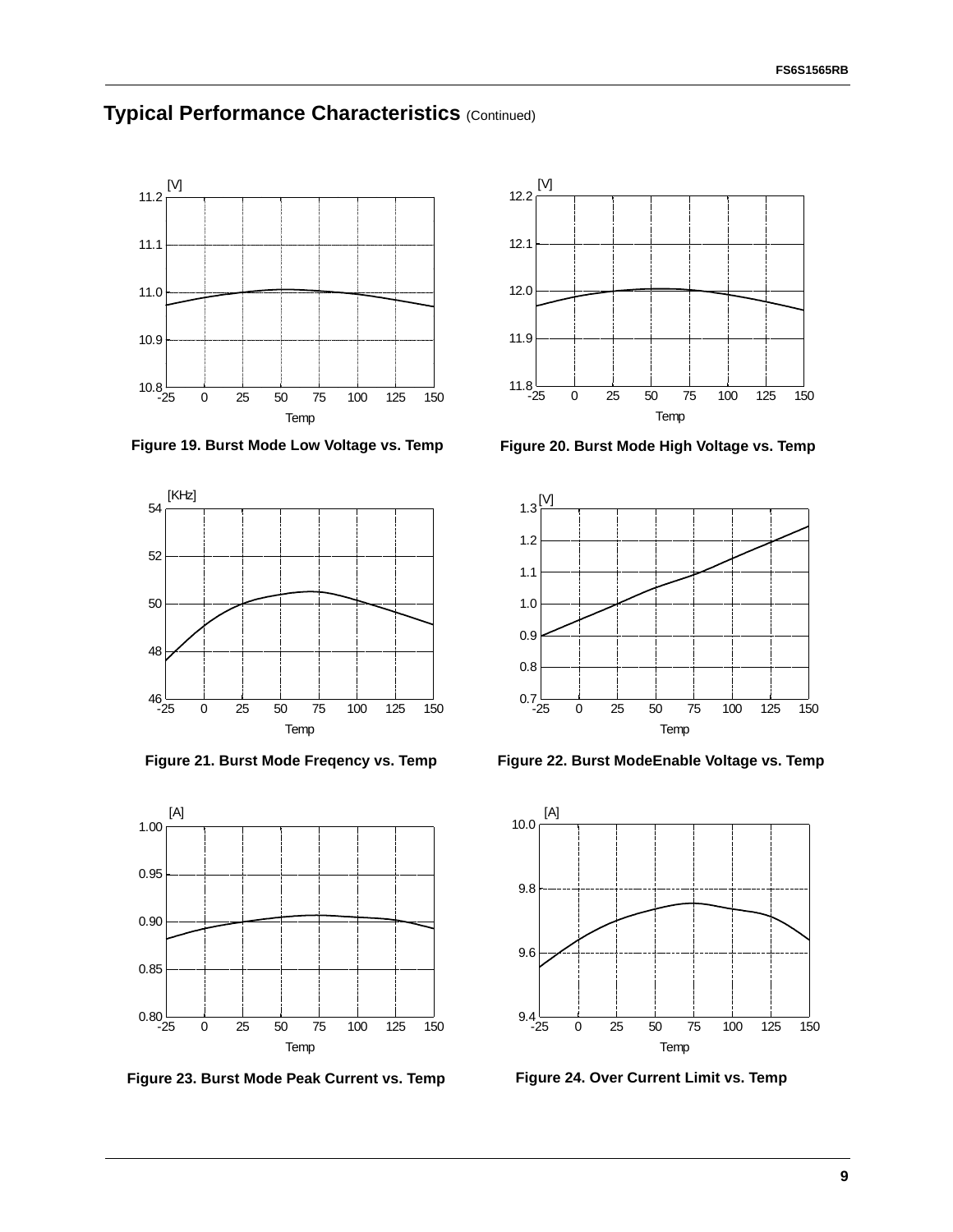# **Package Dimensions**



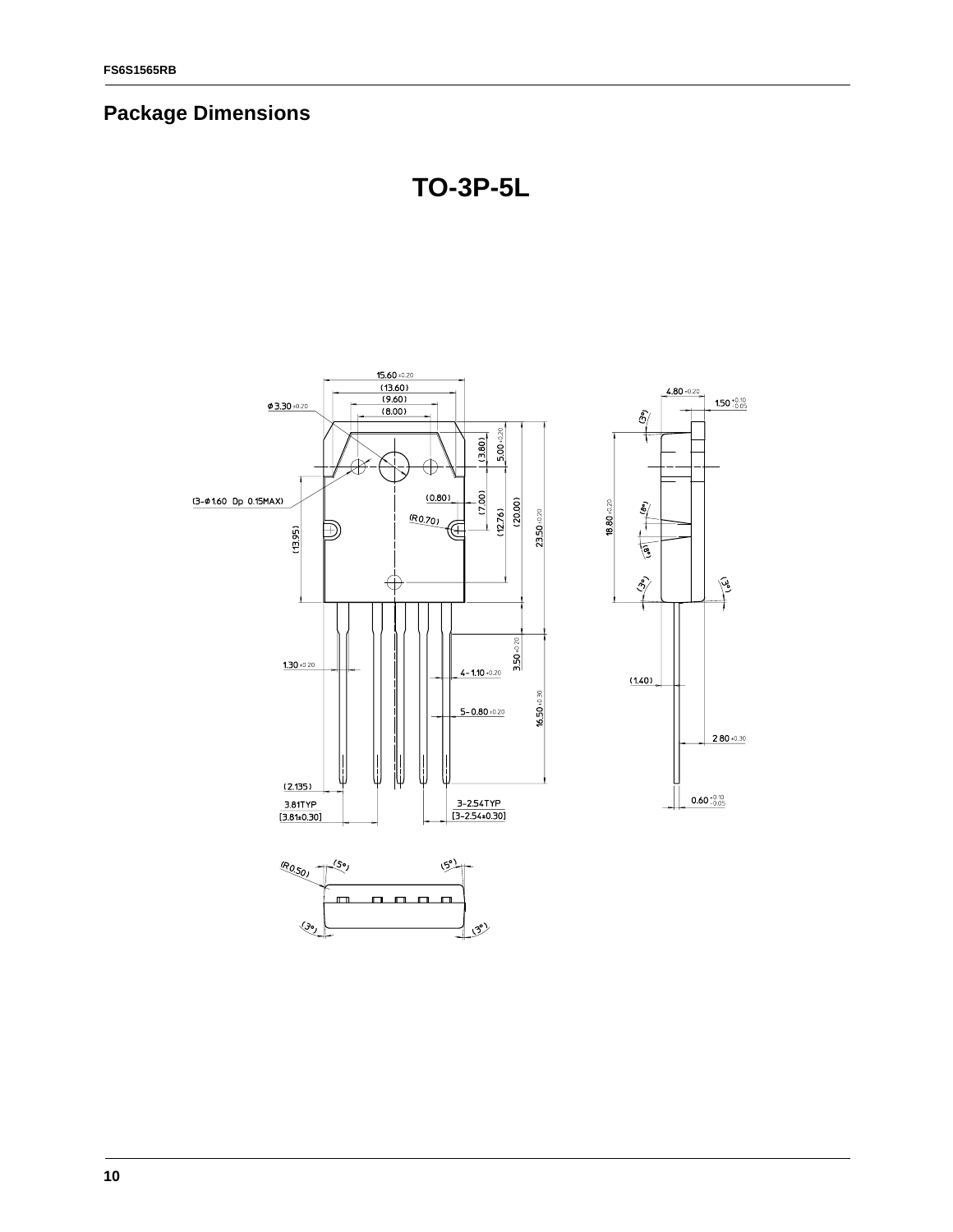# **Package Dimensions**

# **TO-3P-5L (Forming)**

 $\langle \mathcal{S} \rangle$ 



 $\overline{\mathcal{L}}$